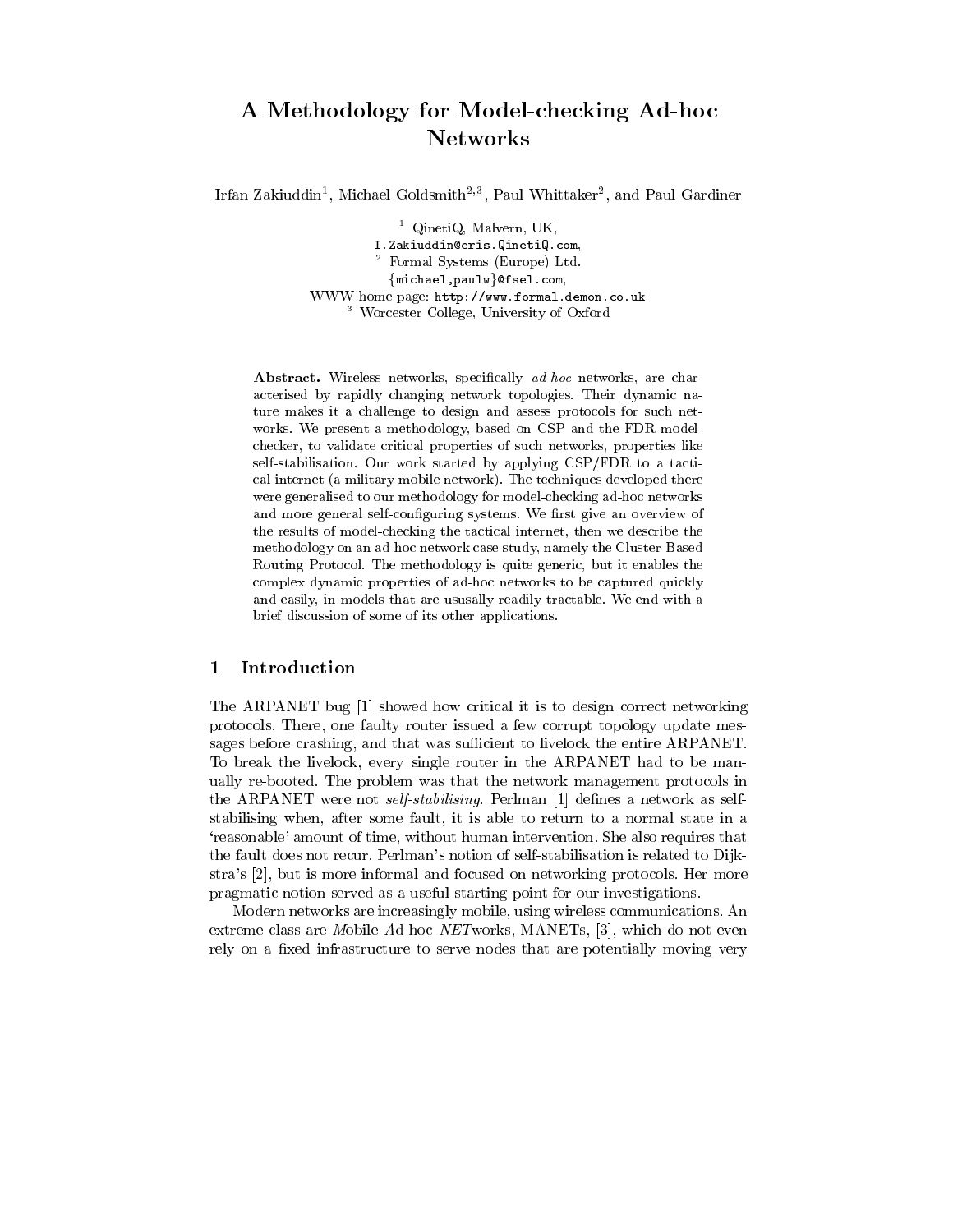fast. Rather, a MANET is required to form and maintain itself spontaneously. Self-stabilisation for these networks is particularly challenging. Protocols for MANETs are prone to get caught in a cycle of perpetual self-configuration even in the absence of faults, and merely as a consequence of a dynamic topol-

ogy.<br>This paper describes work done at QinetiQ (formerly part of DERA) and Formal Systems (Europe) Ltd, to apply CSP and FDR [4] to study protocols for self-configuring networks. The driving case study for that work was a 'tactical internet'; in effect this is a MANET for deployment in the theatre of battle. Studying the tactical internet produced techniques of significant interest and value. However, the tactical internet is commercially condential (not to mention its military sensitivity!). To further advance the techniques and to enable their exposure we applied them to some public domain systems, viz:

{ the Cluster Based Routing Protocol (CBRP) [5], which is a MANET

- Mobile IP

These studies yielded, in effect, a methodology for model-checking ad-hoc networks, and more generally for self-configuring systems. Further use was made of this methodology in our wider research work on:

- $-$  a self configuring key hierarchy, for group key management, [6]
- { a link reversal routing algorithm, for MANETs.

And these various items confirmed to us the value and the interest of our approach. The methodology derives its power from flexible and simple concepts, which are supported by  $CSP_M$ 's powerful programming capabilities.

Of course our models are limited to a small finite number of principals, typically about 5, but this is often sufficient locate undesirable behaviour. To verify systems like these, with a model-checker, requires some form of inductive reasoning. In a CSP and FDR context, they will typically be based on data independent induction, [7]. Techniques for data independent induction establish the base and step case for infinitely many inductions, at the same time. In effect, results are proved for an unbounded number of principals.

The methodology we present is intended as a precursor to the use of data independent induction. It enables the complex interactive behaviour of these dynamic systems to be captured in models that are tractable and easy to create. These models can then be the basis for subsequent inductive reasoning.

The rest of this paper presents an overview of modelling the tactical internet, and the results achieved. We then discuss the general methodology before illustrating it with its application to CBRP. The conclusion discusses some of the other applications, very briefly.

## 2 Applying CSP/FDR to a Tactical Internet

#### 2.1 The First Attempt

We had access to descriptions of a tactical internet technology; this was being developed by a leading networking firm and it was tendered as one component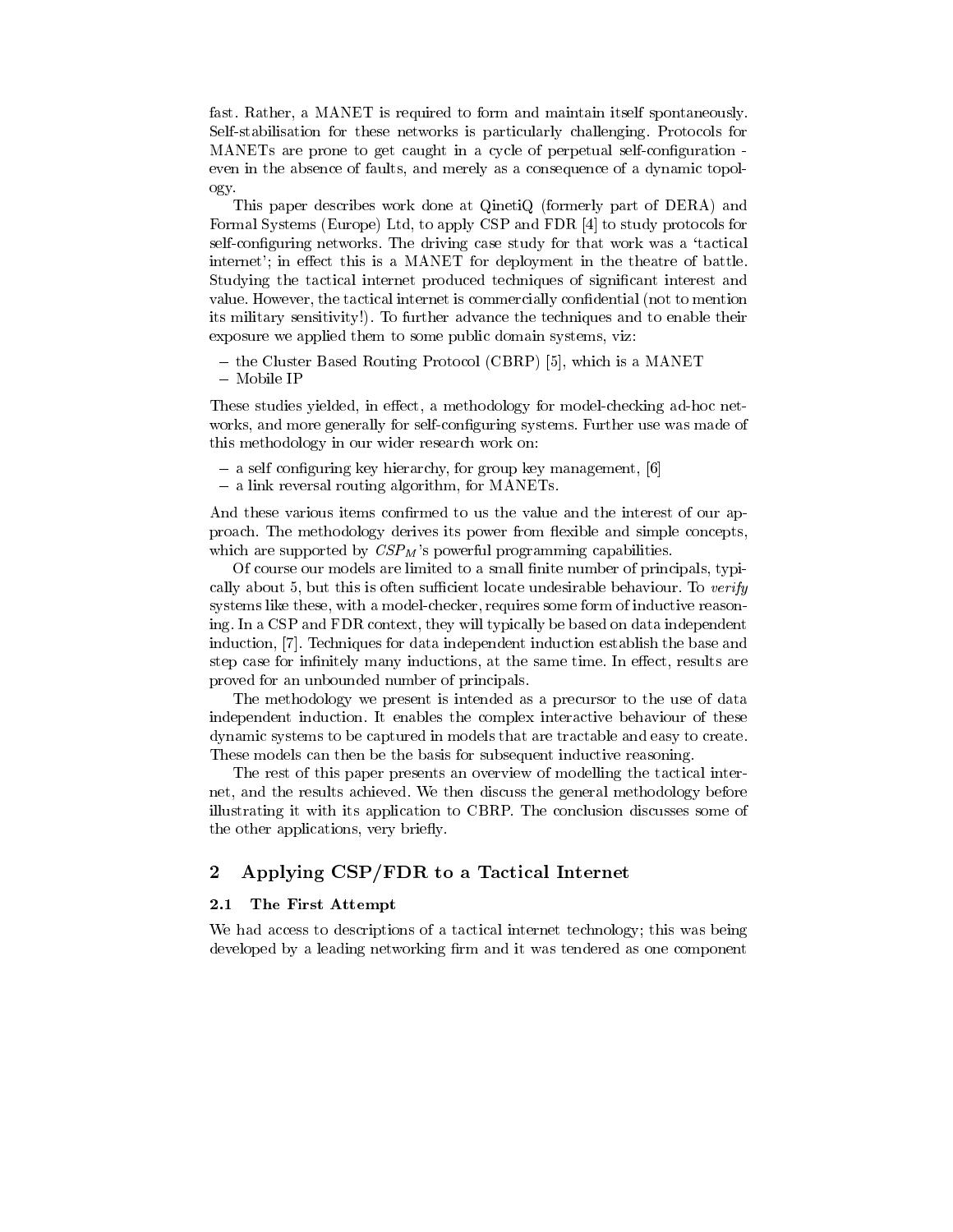of the UK Army's next generation communications system. The technology was required to create and to maintain a radio network across highly mobile nodes, in another words it was a MANET.

The descriptions covered various aspects of the network, but of greatest interest, to us, were the networking protocols. Our first attack on the problem was to code the networking protocols in  $CSP_M$ . This was challenging because the descriptions available were somewhat incomplete. Nevertheless, we were able to produce  $CSP_M$  models of the system. The models were, in essence, a direct translation, of the networking protocols. Of course, data types were limited to small finite types and continuous parameters were discretised to small finite ranges, but, apart from that, not much abstraction was applied. As such, we created high fidelity models of the system.

Unfortunately, the state space of these models was too large to perform much meaningful analysis. While FDR is equiped with a number of state reduction operators [4], these were not able to improve matters signicantly. The models of the networking protocols were simply too complex.

#### 2.2 Results with Abstract Models

While the high fidelity models were being developed, another thread of work had been studying routers exchanging link state data. Link state routing is one of the ma jor types of routing protocol [1]. In a link state protocol, each router maintains a database of the state of all links in the network.

To study link state routing  $CSP_M$  was used to describe link state routers, in a network of variable topology, trying to agree on the network topology. This work was the basis for the  $CSP_M$  specifications of self-stabilisation described below. These models were very abstract; they did not attempt to model any specific protocol. Instead, they simply had routers exchanging time-stamped information about the state of specific links.

The tactical internet used link state routing protocols which were closely related to IP standards. Some state changes, in its networking protocols, were decided according to nodes' views of the network topology. It was possible to upgrade our  $CSP_M$  models of routers with a representation of some of these node states. In effect, this yielded an abstract model of aspects of the tactical internet's functionality. Analysing these models proved to be interesting, it showed that the network could partition itself, furthermore some partitions could fail to be detected - some of these behaviours were not at all obvious. We discussed this first phase of the work with the designers of the tactical internet. These behaviours were known to them (in fact an extra layer of protocol coped with some of them), but they were impressed by an automated capability to find protocol flaws and they were very positive about this work. Thus the primary benefit of this phase was to provide us with an encouraging proof-of-concept.

We had found that the high fidelity models were largely intractable, and that starting with very abstract models (of routers exchanging link state data) and adding selected features was promising. This led us to model the mobile network, as a whole, at an abstract level. The essential idea behind the abstraction was to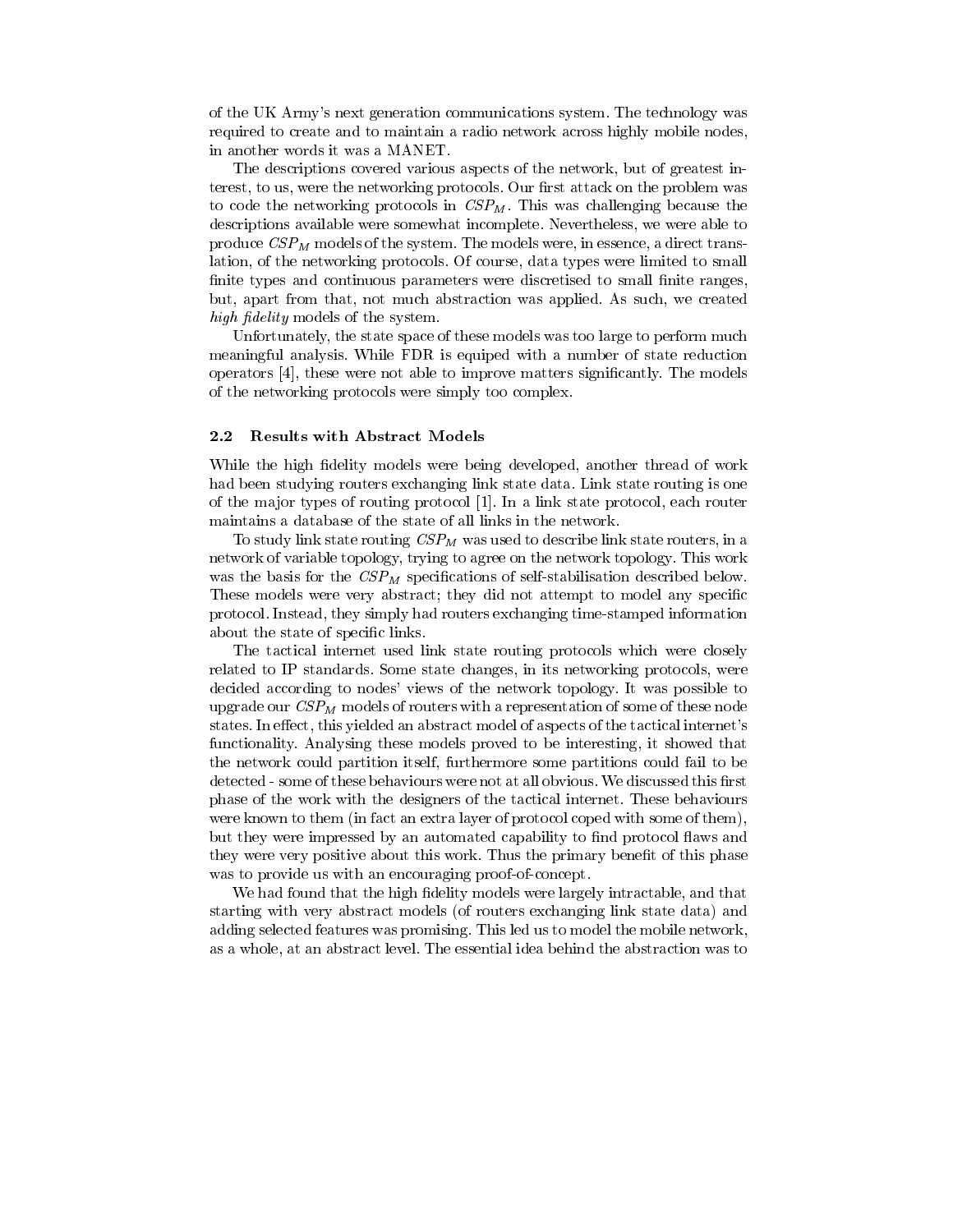represent a sub-protocol, which caused a set of nodes to change their states with a single CSP event. Such events are synchronised across nodes and they change the nodes' states according to the effects of the sub-protocol. In essence, nodes are given the capability to update states of other nodes directly. This modelling was the basis for the powerful and generic techniques discussed in Section 4, below.

The more abstract modelling started with the simplest possible representation of the substates of a node, with single events controlling transitions between substates. This model was refined incrementally, the pattern was that an abstract CSP network model would be found to have some CSP divergence (some cycle of internal events). This corresponded to the potential for part of the network to continually re-congure itself. This is a type of self-stabilisation failure, and it could be removed by refining the model by adding more system features.

This type of modelling soon developed into an interesting analysis. The models were gradually refined to contain a representation of most of the networks behaviour. In these quite rich models FDR found complex congurations of net work topology and node state, which in conjunction could cause the network to perpetually re-configure itself.

Figure 1, attempts to give a flavour of the type of behaviours found by FDR in our models of the tactical internet. Each node decides its state change on the basis of:

- { its own state
- { the state of its neighbours
- its knowledge of the network topology



Fig. 1. Simple example of cyclic re-conguration in a MANET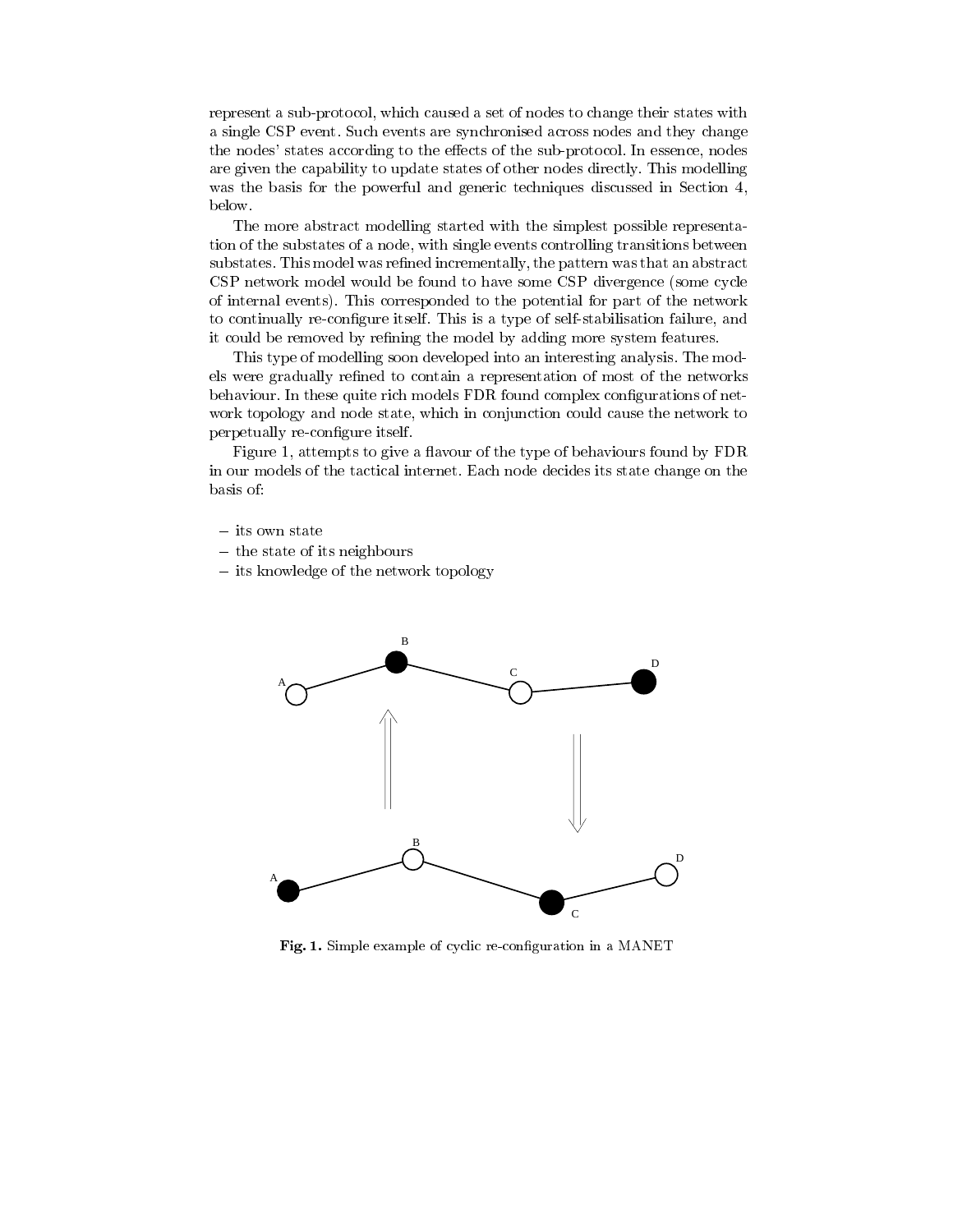In effect FDR explores all possible combinations of these factors, which can lead either to cycles of re-configuration, or to the network configuring itself incorrectly (see section 5.3). In our simple example, the nodes in state White decide, on the basis of the above factors to change to state Black; and viceversa. The result is a global configuration that is symmetric to the previous state. Each node, will then make corresponding state changes that return the network to the original configuration, and so on.

The result of this modelling was to identify the need for a number of randomising elements in the network specication. Certain state changes in the protocols were guarded by a randomised delay. These delays were found at a few, very select, places in the network description. Initially, we simply ignored them, we could not guess their purpose. However, as our abstract models developed, we found that these randomising elements were necessary to preclude possibilities of perpetual re-configuration, such as alluded to by our fig 1. Returning to our example, if either pairs of nodes A and C, or B and D are forced to wait a random amount of time, before changing their states, then the simultaneity that engenders the cycle is broken.

We subsequently discovered that using a randomised delay is a standard technique for avoiding these potential self-stabilisation failures. However, *finding* the very select places to put these randomised delays is difficult. Current methods are based on a combination of expertise and extensive simulation.

#### 2.3 Using Parallel FDR

The main aim of this paper is to present the abstract modelling techniques, but in this subsection we note how we were later able to make progress with the high fidelity models. During the project we had contacts with Jeremy Martin, then at the Oxford University super-computing centre. He had been experimenting with parallelising FDR and he was subsequently very successful in completing a full parallel implementation of FDR [8].

On the high fidelity models this more powerful verification engine yielded, as expected, a more detailed analysis of self-configuration problems. In fact, most of these were complex transient states that the network could find itself in, due to nodes having stale information about the network. Unfortunately, it is not possible to discuss these behaviours without exposing sensitive information about the tactical internet.

## 3 Principles of the Methodology

The methodology for modelling mobile networks, that was inspired by the tactical internet study, is simple in concept and powerful in applicability; it also has the benefit of not suffering, very much, from the state explosion. The driving idea is to capture the states of the system's components simply and then to map interactions between components onto their states. The methodology depends on two features of  $CSP_M$ , viz.: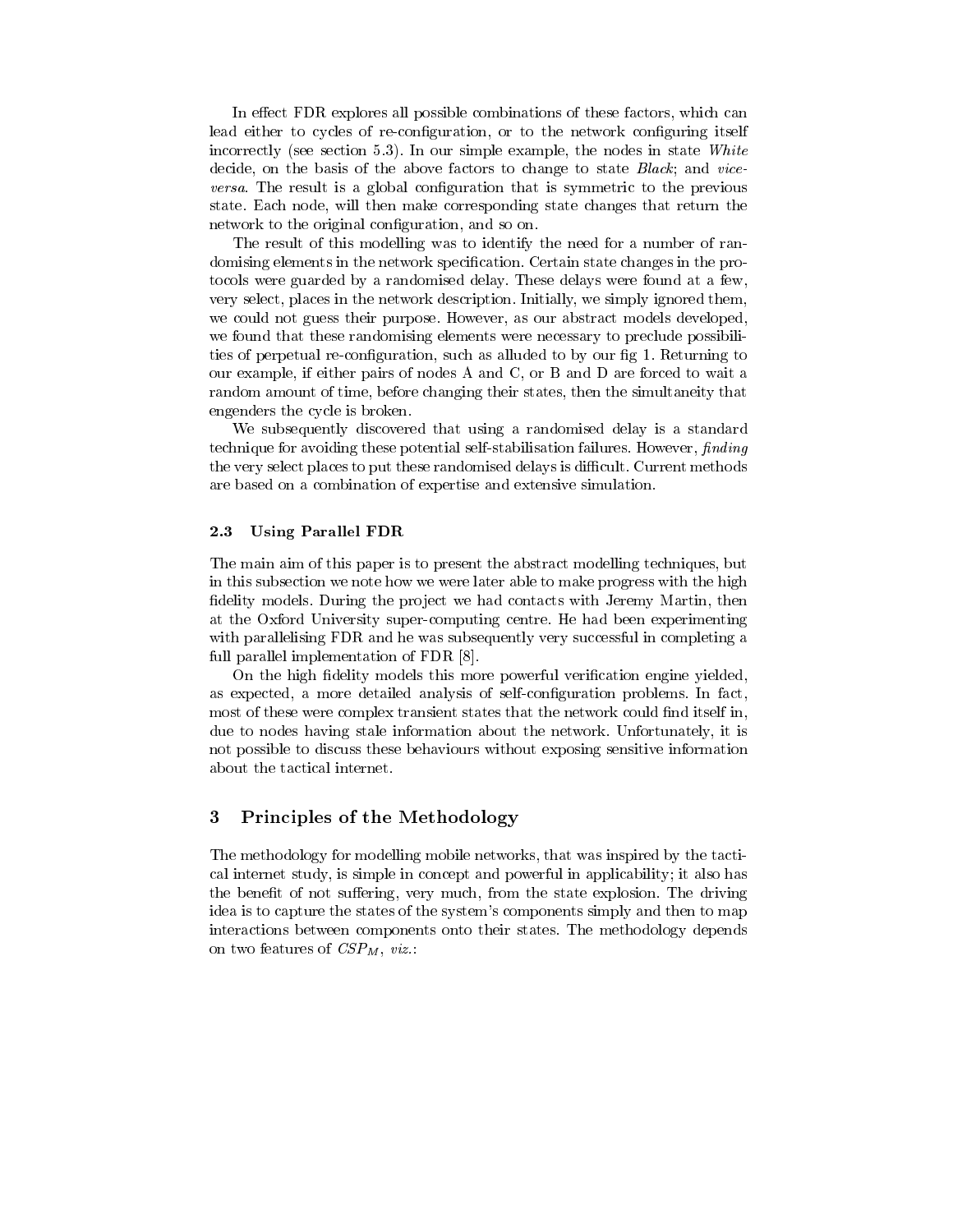- 1.  $CSP_M$ 's programming support for renaming processes through a relation this is used to program the way nodes interact.
- 2. CSP's, hence  $CSP_M$ 's, model of shared event communication this is used to implement interactions between nodes in our models.

Renamings are a very powerful programming construct in  $CSP_M$ . If P is a process and R is a relation on sets of events, then renaming P through  $R$ , written  $P[[R]]$ , maps P to its relational image under R. So, if a is one of the events performed by P, then  $P[[R]]$  will offer the external choice of all the events in  $\{x \mid aRx\}$ , instead of a. Furthermore, if a set, E, of events are renamed, by R, to the single event e, then the occurrence of e in  $P[[R]]$  corresponds to the non-deterministic choice of the  $E$ -events in  $P$ . In general, events can be renamed in many ways and in this work we primarily use one-to-many renamings.

CSP uses a handshake model of communication. If processes  $P$  and  $Q$  communicate on an event  $a$ , then both  $P$  and  $Q$  perform a single  $a$  together. Furthermore, communication is multiway, so many processes can synchronise on events in the same way as two processes.

The methodology has three parts:

- 1. The local view. The base of the model are  $CSP_M$  processes that capture the state transitions of the units of the sub ject; crucially this includes processes for links as well as nodes. These basic processes only capture local states and state transitions.
- 2. Promoting local to global. The  $CSP_M$  renamings that map interactions onto the states of the basic processes. In other words the local states of the node and link processes are promoted to the ways they can affect each other. In effect renamings promote a local view to a system view.
- 3. Specifying properties. In FDR properties are also specified in  $CSP<sub>M</sub>$ , but CSP has no built in notion of time or temporality. Nevertheless, we require our subjects to be eventually 'correct' (cf. Perlman's notion of selfstabilisation). In fact, we can code the requisite properties of eventual `correctness', quite elegantly, in CSP.

An important part of our approach is to condense as much protocol as possible into a single shared event. It is also important to make the 'local view' processes as simple as possible. Clearly, the extent to which this is possible will vary from problem to problem, and it will also vary according to the skill of the  $CSP_M$ programmer. To illustrate the three parts of the methodology on CBRP we first need a brief description of it.

#### $\overline{4}$ 4 A Short Description of CBRP

The Cluster-Based Routing Protocol [5] is a networking and routing protocol designed for use in MANETs. It uses distributed algorithms to organise nodes into clusters. Each cluster has one, and only one, head, and a number of member nodes. Thus the states of a node are either a cluster Head, or a cluster Member,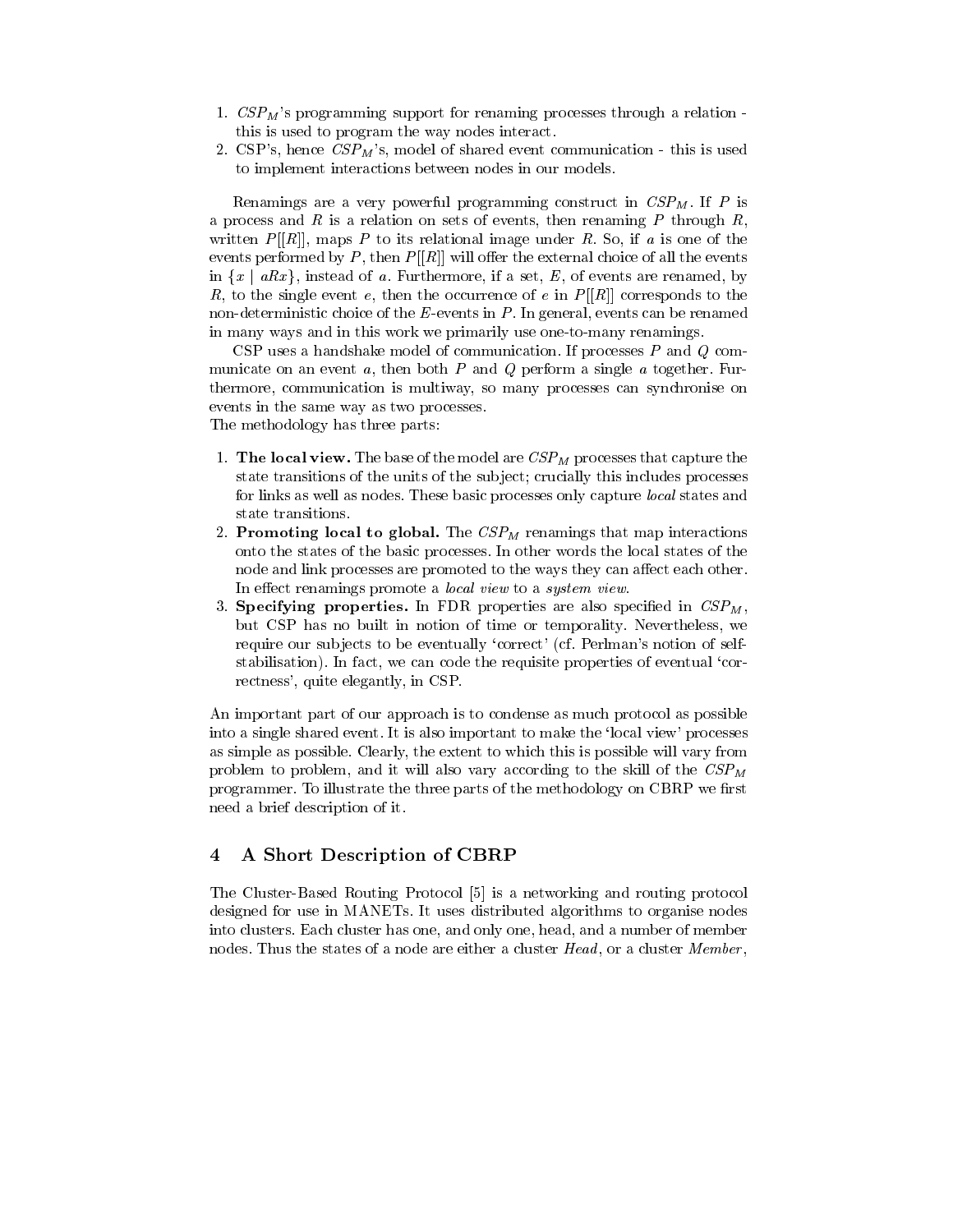but, in certain circumstances, a node can have a third Undecided state, before deciding to become a *Head* or a *Member*. The clusters are identified by the ID of their Head, and a node is deemed to be a *Member* of a cluster if and only if it has a bidirectional link to the Head. So a node can be a Member of several clusters simultaneously.

Nodes detect the presence of other nodes and organise themselves into clusters by using regular broadcasts known as 'HELLO' messages. These are periodically broadcast from each node. As a node receives these messages, it builds up a table of the nodes which it is able to hear, and the state of these neighbouring nodes (i.e. Head, Member, or Undecided). The HELLO messages are made up of the state of the broadcasting node together with the neighbour table. By observing whether or not its own ID appears in a neighbour table, a node can determine whether it has a unidirectional or a bidirectional link the sender of the HELLO message.

Cluster formation is also centred around the HELLO messages. Initially, all nodes are in the Undecided state, and all nodes commence their HELLO message broadcasts. A timer is also started at each node. If a node receives a broadcast from a Head before the time-out, then it becomes a Member. If it times out without hearing such a broadcast, then it can automatically go from the Undecided to Head. If several non-Head nodes are in bidirectional contact with each other, then the node with the lowest ID becomes the Head. To assist nodes in moving from Undecided to Member, a Head node will, in addition to its periodic broadcasts, send out a triggered HELLO message whenever it receives a broadcast from an Undecided node. Once all nodes are in either Head or Member states, cluster formation is complete.

CBRP is intended for operation in a dynamic environment and the network of clusters must be maintained as connectivity changes; thus nodes states are also liable to change, as radio connectivity changes. Cluster maintainence follows much the same pattern as cluster formation. If a Member node loses its last bidirectional connection to a Head node, then it will revert to the Undecided state and follow the initial procedure. Also, if a Head gains a bidirectional link with another Head, for longer than a predetermined length of time, then the node with the lower ID remains a *Head*, and the other becomes one of its *Member* nodes. Furthermore, if several non-Head nodes come into contact with each other, then the node with the least ID in the peer group becomes a  $Head$ .

Let us note that network formation and maintenence in CBRP is rather simpler than in the tactical internet. For instance, in CBRP state changes in a node are decided by its own state and that of its peer group; but in the tactical internet, a node's knowledge of the network topology is an additional factor in nodes deciding state changes. The motivation for creating the clusters is to support efficient routing; but we are not going to discuss that, instead we will concentrate on how our methodology enables us to model CBRP's dynamic cluster formation and maintenence.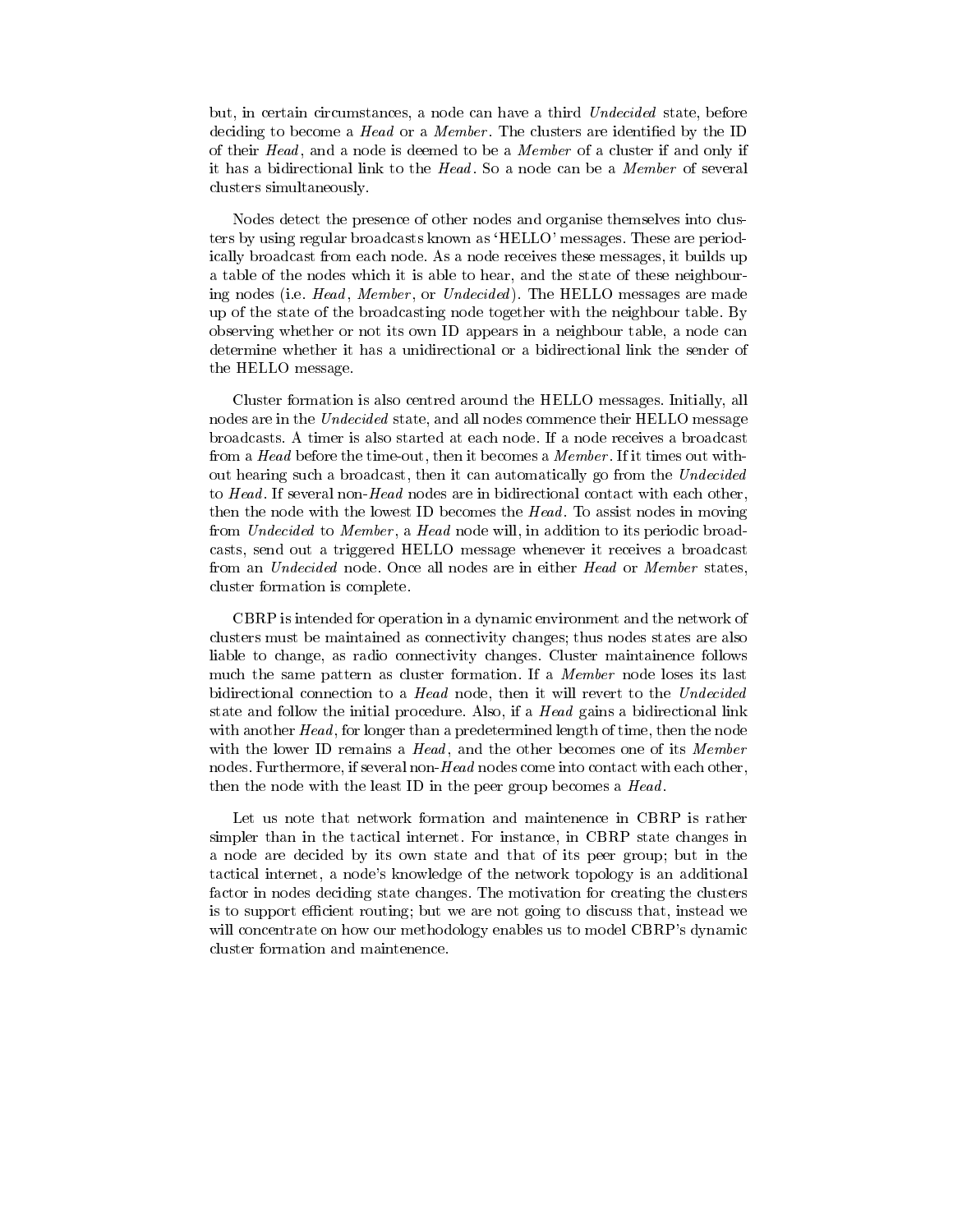## 5 Modelling CBRP

We are now ready to describe how CBRP can be modelled. Abstraction is an important part of our methodology; modelling CBRP starts with the following abstractions:

- We assume that links are always bi-directional (this can easily be rectified, but our presentation will make this assumption).
- { We do not store and communicate the neighbour table, but it is possible to access neighbour information implicitly, through the link processes.
- ${\rm -}$  We make a node always receptive to any communication that will change its state (instead of modelling the time triggered and event triggered broadcast of `HELLO' messages).

#### 5.1 State Transitions of the Basic Processes

The Basic Node. A node will have a number of states. In the case of CBRP, these states are Head, Member and Undecided; so we have the  $CSP_M$  type declaration:

 $datatype\ NodeState = Head \mid Member \mid Undecided$ 

The basic node process is parameterised by the current *NodeState*. It performs two types of event: the *stay* event identifies the *current* state the node is in, and it does not change the node's state; with a move event the node changes its state, and the event carries its *current* state and its *new* state (the *diff* function is simply set difference).

```
channel stay : NodeState
BASICNODE (current) =
    stay current \rightarrow BASICNODE (current)\Boxmove. current? new : diff(NodeState, \{current\}) \rightarrow BASICNODE(new)
```
The Basic Link. We capture a lot of interesting dynamic behaviour by having a simple two state process for a link, these states are  $Up$  and  $Down$ . Transition between these two states is controlled by the make and break events and linkstate events report whether the link is  $Up$  or  $Down$ .

channel make; break channel linkstate : LinkState

 $BASICLINK =$ let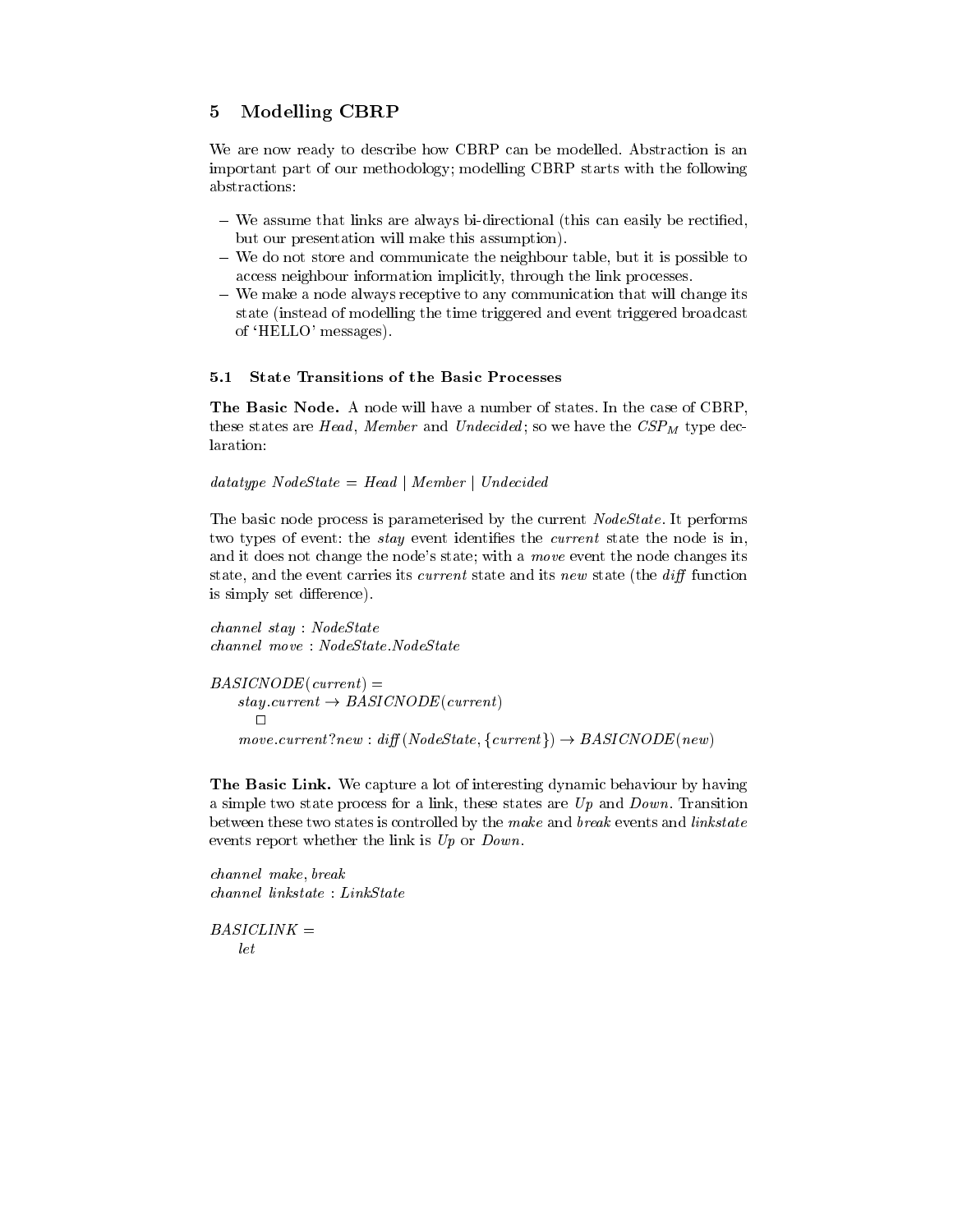```
DOWN =make \rightarrow UP\Boxlink state. Down \rightarrow DOMNUP =break \rightarrow DOWN\Boxlinkstate. Up \longrightarrow UPwithin
```
BASICLINK has UP and DOWN as its local states, with DOWN being the initial state.

BASICNODE and BASICLINK are the fundamental units of the system's model; but to build the model these processes need to interact and the node and link identifiers need to be added. The interactions are programmed by renaming the basic processes according to the ways they can affect each others state, and, as such, these renamings also carry the node and link identifiers. The interactions are then implemented by making the renamed  $CSP_M$  processes communicate.

#### 5.2 Renaming and Connecting Processes

Renaming and synchronisation are used to create the model of the network in a number of ways and the principal techniques are summarised here. We assume that nodes are named  $A, B$ , etc. and that this defines the type  $Nodeld$ . Elements of this type are ordered alphabetically. We can then identify a link by the pair of nodes it connects, viz.:  $\{A, B\}, \{B, D\}$ , etc.

Causing State Changes. A local event can be renamed to a cause of a state change, in another node. The local event will typically capture the local state of the node. In the CBRP example the  $stay.x$  event, in the  $BASICNODE$ , is renamed to cause all state changes that are a consequence of state  $x$ . For instance, suppose we want to program the way a node,  $A$ , can affect other nodes when it is a  $Head$ . For this we use the channel:

channel announce : NodeState:NodeId

to rename stay. Head to announce. Head  $A$ , in the code for node  $A$ . But to complete mapping the effects of a node being a Head we need to make local state changes, in other nodes, receptive to all events of type *announce.Head*.

Allowing Local States to be Changed. A local state change is marked by the appropriate event and this event must be renamed to allow other nodes to activate the state change. So if a node,  $B$ , is Undecided, then it will become a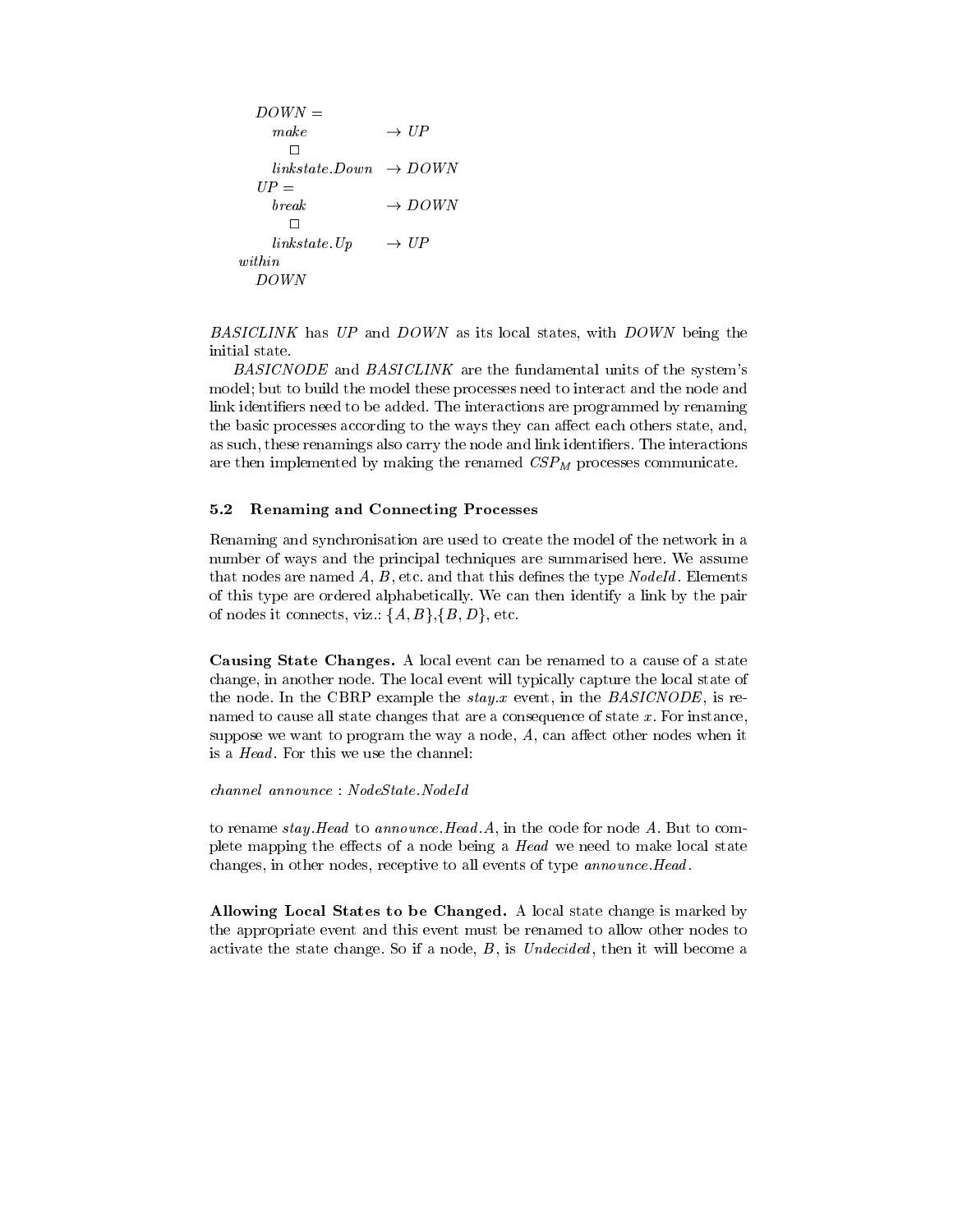Member when its link with a Head node becomes  $Up$ . To implement this the move. Undecided Member, in node  $B$ , has to be renamed to:

 $\{announce. Head \, x \mid x \in \textit{diff} (NodeId, \{B\})\}$ 

To iterate, applying this renaming means that in node  $C$  the external choice of both the above events will be offered. So in the Undecided state C will synchronise with either *announce.Head, A* or *announce.Head.B* to become *Member*.

Modelling Synchronised Broadcast. Network connectivity is another factor in deciding how nodes affect each other and this determines the various ways the BASICLINK process (or its analogue) is renamed.

To continue our example of the interactions between Head and Undecided nodes, to allow  $A$  to broadcast that it is a  $Head$  all links in the set:

 $\{\{A, n\} \mid n \in \text{diff}(NodeId, \{A\})\}$ 

will have their *linkstate. Up* event renamed to *announce. Head .A.* This in renaming, in conjunction with the two former renamings, allows a Head node to change all *Undecided* nodes, of lower id, into *Member*. In effect we have implemented a synchronised broadcast by parameterising the *announce. Head* event with only the sender.

Modelling Pointwise Interactions. Undecided nodes also broadcast their state to solicit a respose from a neighbouring  $Head$ ; the response is, in effect, a point-to-point communication. To model the reponse from a Head, we need a

 $\it channelpt2pt :Sender\;Receiver.NodeState$ 

where both *Sender* and *Receiver* are equal to *NodeId*. Taking the instance where A is Head and B is Undecided, renaming each of:

- $=$  stay Head in the process for node A,
- $-$  move. Undecided Member in the process for node  $A$ ,
- ${-}$  linkstate. Up in the process for link  ${A, B}$

to  $pt2pt.A.B.Head$ , will implement this part of the protocol. In general pointwise interactions are modelled by parameterising the `global view' event with both sender and receiver.

Note that the sub-protocol we have described is condensed into the single  $pt2pt$  event. Finally, note that the Undecided broadcast does not cause any node's state to change and an Undecided node is always receptive to a change to Member by a pt 2pt event. This means we can omit the Undecided broadcast and condense this sub-protocol into the single  $pt2pt$  event.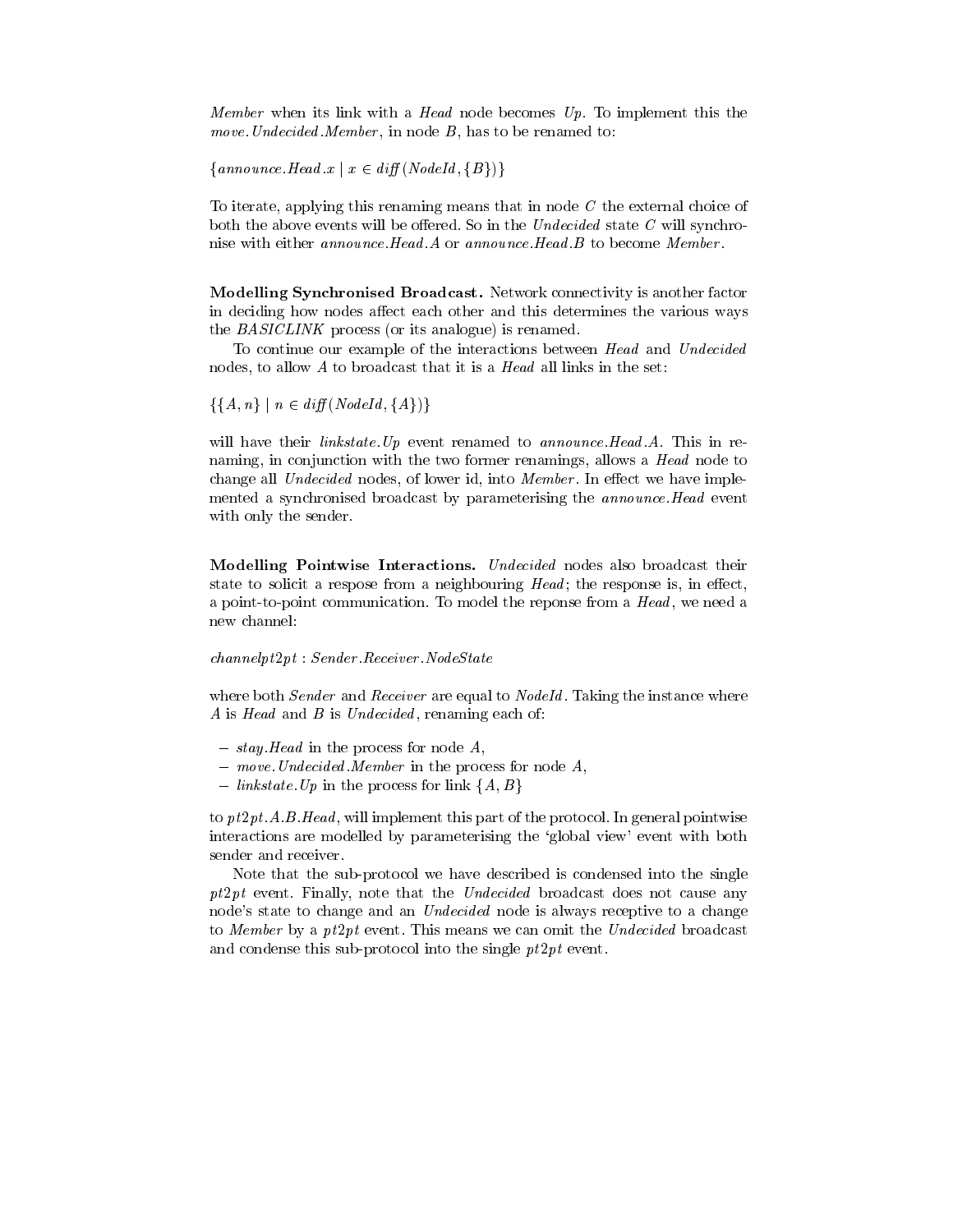Capturing Effects of Losing Connectivity. The renamings we have discussed above have depended on links being  $Up$ . We can capture the consequences of loosing connectivity with renamings as well, here are two brief examples.

When a *Member*, say  $C$ , loses its last link to a *Head* it becomes *Undecided*. This can be implemented by declaring:

#### channel losehead : NodeId

and renaming C's move. Member. Undecided event to a losehead. C event. Also all  $linkstate. Down$  events in  $C$ 's links must be renamed to the same losehead event. Thus if node C is a *Member* and it has lost all its links to its  $Head's$ , then it will synchronise on a *losehead* event, with its link processes, to become Undecided .

The *linkstate. Down* event can also be used to simulate a timeout. If an Undecided node does not get a link to a  $Head$ , then it times out and becomes a Head. Maintaining our nomenclature, if the move. Undecided Head event is also renamed to *losehead*  $C$ , then this will synchronise with the *losehead*  $C$  events in  $C$ 's links to make  $C$  a Head.

Using Multiway Synchronisation. Multiway synchronisation can be used to condense a complex interaction across nodes into an atomic global state transitions. In the case of CBRP, multiway synchronisation can be used to model, with a single transition, when a group of mutually audible  $Undecided$ 's elect the one with the lowest ID as a new Head, while the rest become its Member.

One might imagine that this would require accumulating state at each node to make this decision. However, the flexibility of synchronisation in CSP allow this to be achieved in a single multi-way communication; but this multiway communication involves not only the nodes in the connected component of the network in question, but those isolated from it as well.

When a link is *Down*, the link process prevents its nodes from being elected, but it permits any other node to be made the Head. When the link is  $Up$ , the nodes, at the end of the link:

- $=$  prevent any election, when they are Head;
- ${\bf -}$  allow themselves or nodes of lower id to be elected, when they are Undecided;
- ${\bf -}$  block the election of any higher ID, when they are Undecided.

Now, when the intersection of all of these sets is calculated, by the semantics of parallel composition, the result is the singleton contain the lowest ID of the peer group. Thus each Undecided node is left with a single possibility : if its ID is the one in the singleton, then it becomes  $Head$ ; but if its ID is higher than the chosen one, then it becomes a Member .

Exposing State for Property Checking. Finally, the connection between this step of the method and the last step is to expose the state of nodes at the global level. This enables the specifications, described in section 5.3, to be coded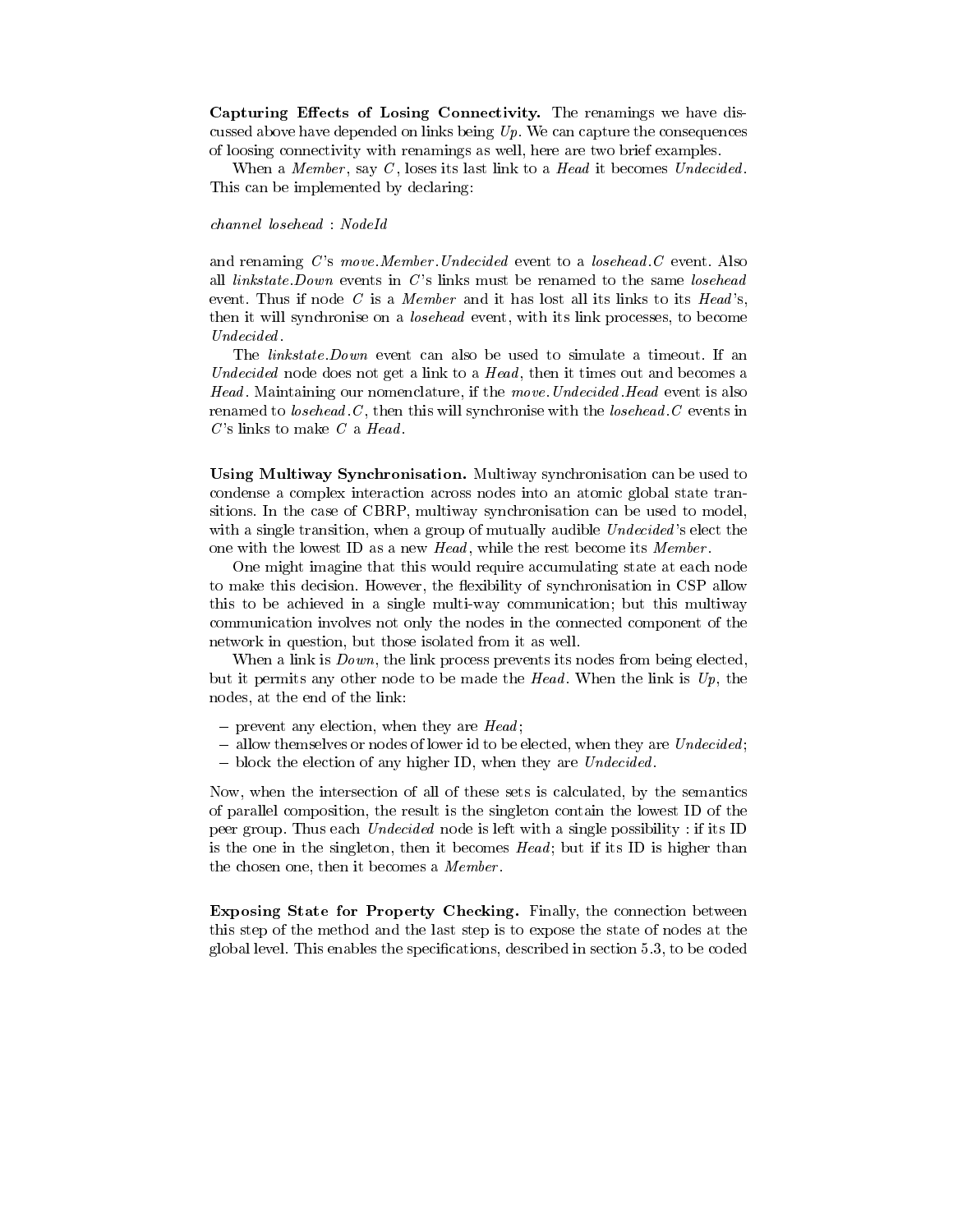and model-checked against. For this we need the channel:

channel report : NodeId :NodeState

In each node the *stay* event is renamed to the *report* event. Thus in node  $A$ , stay  $x$  is renamed to report  $A.x$ .

With our model of CBRP (or whatever self-configuring system we happen to be studying) complete, we need the last step of our methodology: a formalisation of the properties it must satisfy.

#### 5.3 Specifying and Checking Properties

FDR is a refinement checker, it checks whether one  $CSP_M$  process, the specification, or  $SPEC$  is refined by another, the implementation, or IMP. Refinement is with respect to one of the (three most common) denotational semantics of CSP, viz. traces, failures and failures-divergence. And to say that  $IMP$  refines  $SPEC$ simply means that the denotational value of  $IMP$  is a subset of the denotational value of SPEC.

We want to check that our system will always terminate its self-configuration, resulting in a 'correct' state. In effect, the  $CSP_M$  specification must capture the following:

- The self-configuration terminates.
- The resulting distributed state of the system is 'correct'.

But to prevent FDR stopping a check when the system reaches a transient bad state, the specification must also:

- Permit the system to be in an incorrect state prior to the self-configuration terminating.

FDR establishes the refinement relationship by comparing the operational forms of SPEC and IMP - which are labelled transition systems. Operational states are either unstable - in which case they can perform hidden events, or they are stable - in which case they only do visible events. To verify a failures-divergence assertion:

- 1. FDR checks unstable states of IMP for cycles of hidden events, namely divergences that are disallowed by SPEC's unstable states.
- 2. FDR checks that the stable states of  $IMP$  can refuse no more than  $SPEC$ 's stable states.

Now consider the following CSP process:

 $SPEC = right \rightarrow SPEC \sqcup (STOP \sqcap wrong \rightarrow SPEC)$ 

This process: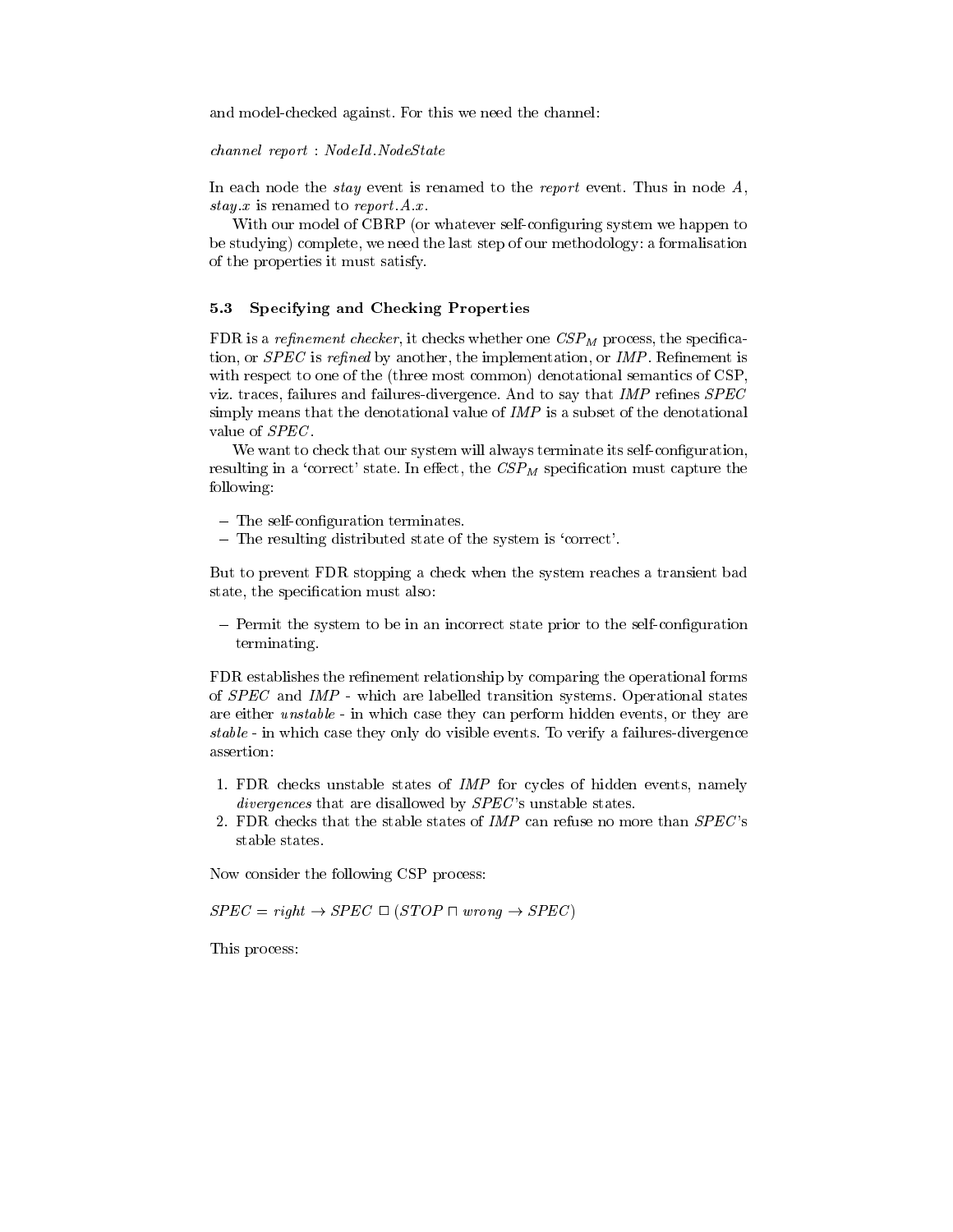- 1. is divergence free, or simpy there is no cycle of hidden events.
- 2. it only refuses wrong events.
- 3. it will permit wrong events to occur.

In a node only the *report* events are visible, all self-configuration events are hidden, thus a divergence, in  $IMP$ , corresponds to a failure to stabilise. Furthermore, *right* and *wrong* events are mutually exclusive subsets of the *report* events. SPEC allows right and wrong events in unstable states and only right events in stable states. Checking that the refusals of stable states are no more than all wrong events corresponds to requiring that every single right event is allowed in the stable states. A stable state is one in which no further self-conguration is possible, so self-configuration must terminate in states where all reports are everything *right*. So to establish the failures-divergences assertion:

 $SPEC \sqsubseteq_{FD} IMP$ 

IMP must always eventually terminate its self-configuration in the *right* state. In fact, using this style of specification requires additional finessing by making the *SPEC* insensitive to the topology changing events. But with that done a wide range of properties can be verified of a model, for CBRP these include:

- $-$  no node is left in the Undecided state,
- $=$  every connected component has a Head.

We have dicussed work that we did to model and analyse a tactical internet using  $CSP_M$  and FDR. And we have described the methodology for modelling ad-hoc networks and self-configuring systems, that were inspired by the tactical internet work. The methodology allows tractable models of complex dynamic behaviour to be created quickly and easily. It is our belief that the power of this methodology depends on a combination of the simplicity and flexibility of the fundamental processes (section 5.1) and the powerful programming constructs supplied by  $CSP_M$ , primarily the renamings (section 5.2). This is confirmed by our experience with these techniques on other problems.

For instance, to model the use of mobile IP in partitionable networks, the basic concepts clearly apply, with appropriate changes. So the BASICNODE process has to be tailored for each of the participants, viz: the mobile agent, the home router, the remote host and the message; but it is very similar to what we have described here. The partitionable connectivity can be captured by having a BASICLINK-type process for each partition. The interactions between these fundamental process is mapped onto them by the appropriate renaming relations. Coding a property, such as a message must always reach the mobile agent, requires an eventual settling specification (section 5.3). Model-checking then shows how a partition can make a message bounce between the home router and a formerly occupied remote host.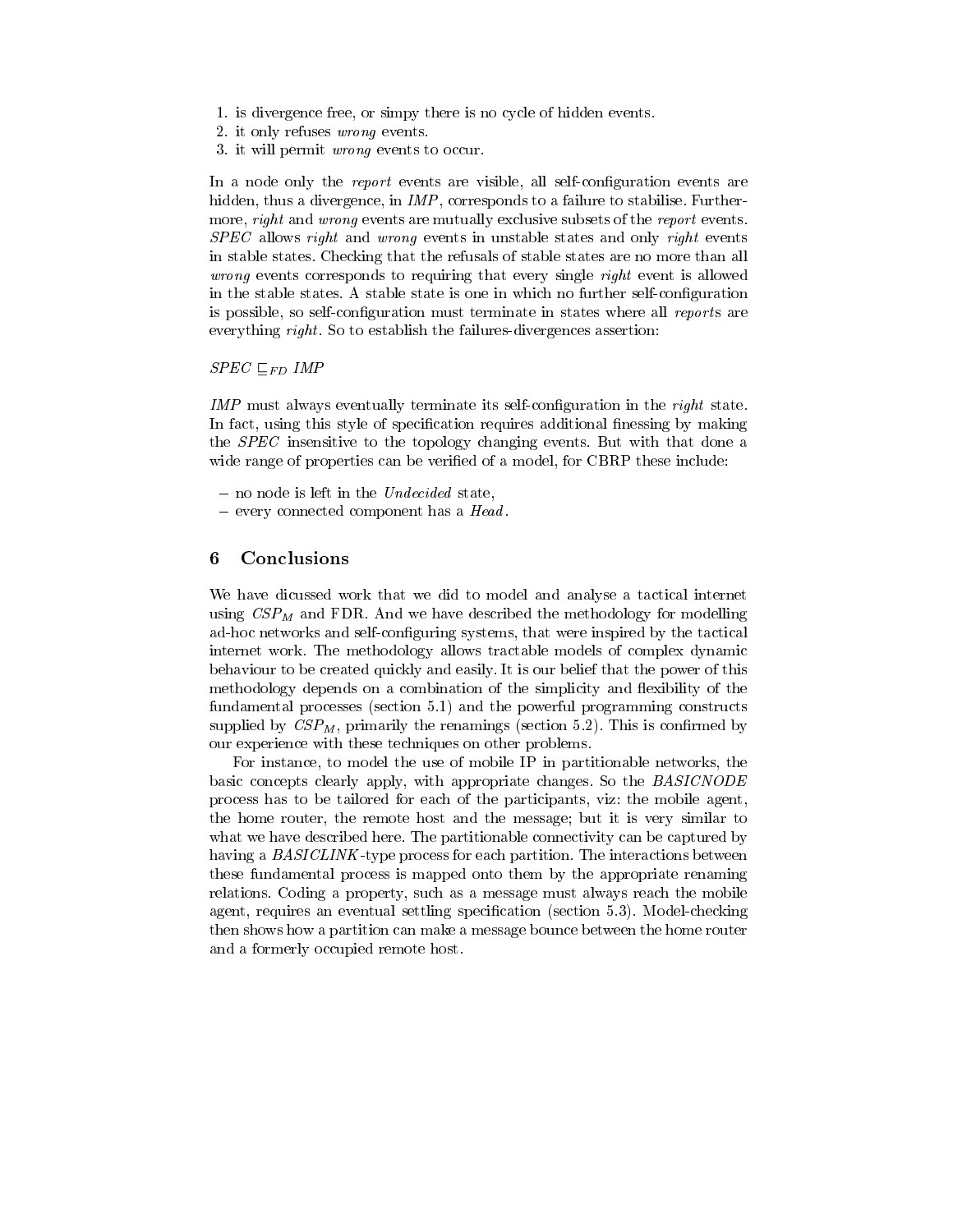We also found this approach very useful when modelling the self-configuring key hierarchy of [6] (this could be regarded as an ad-hoc key hierarchy). There a group of nodes maintain a key hierarchy without a central server; the hierarchy re-configures itself as the group partitions and as partitions heal. Once again processes very similar to the BASICNODE and BASICLINK are very useful. They model the state transitions of groups of nodes and group keys. In the protocol, the groups of nodes and the group key processes must interact as the connectivity varies and the appropriate renaming relations can capture these interactions. The result is an elegant and efficient model that captures the full dynamic behaviour of the protocol.

With regards to related work, in this broad area we are only aware of Khurshid and Jackson's work on [9], but that is not closely related to this work. As far as we are aware there is not much work applying model-checking to MANETs. We feel this work is also interesting because model-checking applications of this sort are uncommon.

#### $\overline{7}$ Acknowledgements

The authors would like to thank Will Simmonds, Nick Moffat and Sadie Creese for helpful comments on drafts of this paper.

### References

- 1. Perlman, R. Interconnections: Bridges, Switches and Routers. Addison-Wesley, 1999.
- 2. http://www.cs.uiowa.edu/ftp/selfstab/bibliography/
- 3. http://www.ietf.org/html.charters/manet-charter.html
- 4. Roscoe, A.W. The Theory and Practice of Concurrency. Prentice-Hall, 1998.
- 5. http://www.comp.nus.edu.sg/~tayyc/cbrp/
- 6. Rodeh, O., K.Birman, D.Dolev. Optimized Group Rekey for Group Communication Systems. Network and Distributed System Security, 2000.
- 7. Creese, S. Data Independent Induction : CSP Model-checking of Arbitrary Sized Networks. DPhil thesis, University of Oxford, Compting Laboratory, 2001.
- 8. Martin, J., M.H.Goldsmith, et al. Parallel FDR. Formal (Systems) Europe Ltd. Technical Report, forthcoming.
- 9. Khurshid, S., D. Jackson. Exploring the Design of an Intentional Naming Scheme with an Automatic Constraint Analyzer. Proc. 15th IEEE International Conference on Automated Software Engineering, Grenoble, France, September 2000.

#### $\mathbf{A}$ A A Short Introduction to CSP

This appendix gives a brief summary of the CSP operators used in the text. In practise modelling is done in  $CSP_M$ , which is a machine readable version of CSP, embedded in a full functional programming language.

 $a \rightarrow P$  This process performs event a, then proceeds according to process P.